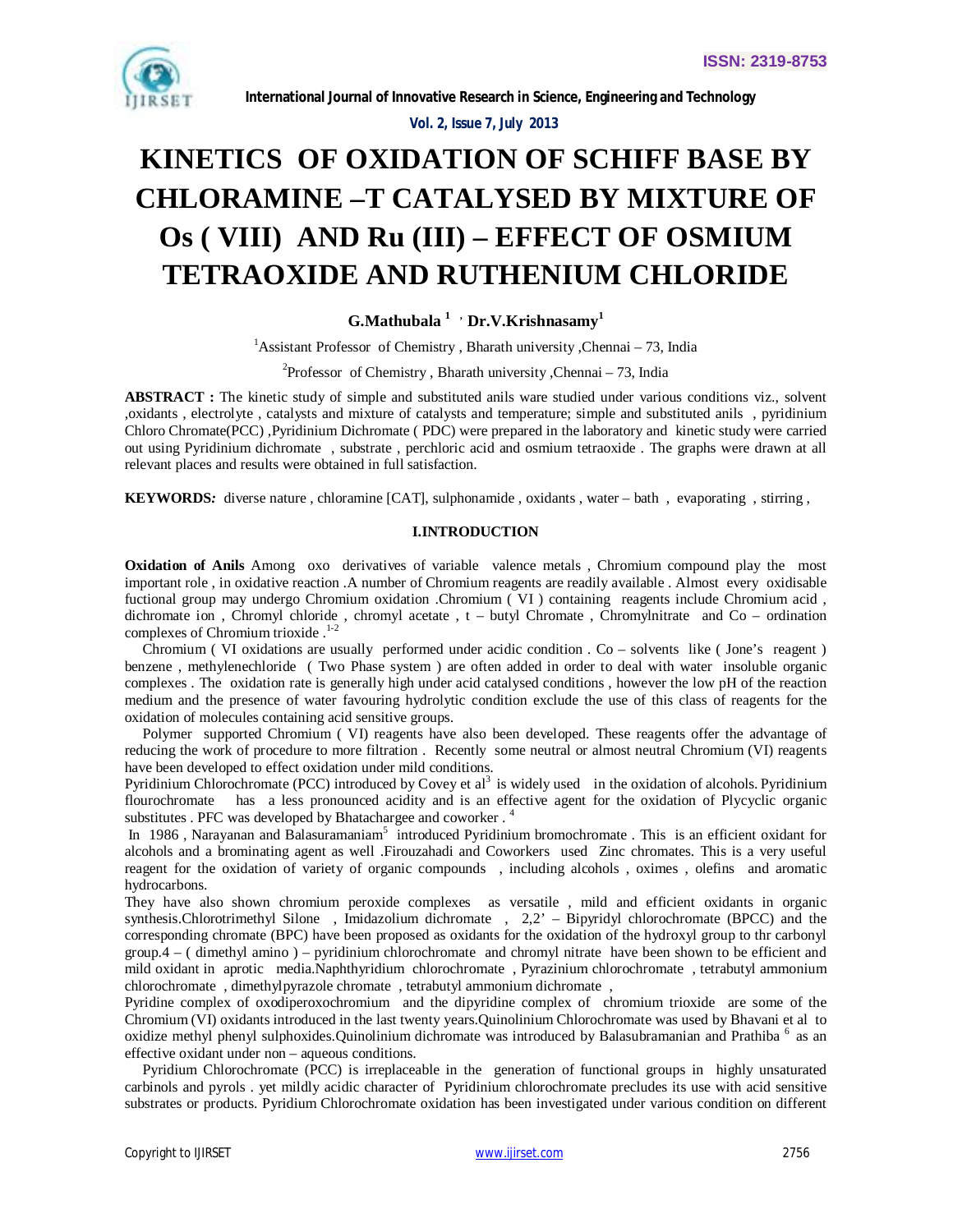

 *Vol. 2, Issue 7, July 2013*

substrates .Despite the introduction of numerous oxidants based on chromium (VI) not much work has been done to investigate the mechanism of oxidation in these

Several oxidation of anils have been studied :

# **1.2.1.Effect of varying PCC concentration**

 The reaction was investigated by varying the concentration at constant substrate concentration .The reaction was found to be first order with respect to PCC  $\lceil$  Table – 1.2  $\rceil$ 

Table -1.2

[Anil] =  $1.5 \times 10^{-2}$  M ACOH : H2O = 70:30 (V/V)  $[H_2C_2O_4] = 5.0 \times 10^{-2} \text{ M}$ Temp. =  $35^{0}$  c  $[HClO_4] = 3.87 \times 10^{-3}$  M

| PCC $\vert$ x $10^3$ | Kobs. $X$ 10 <sup>4</sup> s <sup>-1</sup> |
|----------------------|-------------------------------------------|
|                      | 1932                                      |
| ن د                  | 192 <sup>1</sup>                          |
| 2.00                 |                                           |

## **1.2.2.Effect of varying the concentration of Anil**

 The reaction was carried out under pseudo – first order conditions . In this study , the concentration of PCC , Oxalic acid , Perchloric acid and percentage of oxalic acid were kept constant and the concentration of the alone varied . The reaction was found to be first order with respect to anil . [Table –  $1.3$ ]

Table  $-1.3$ 

 $[PCC]$  = 1.5 x 10<sup>-3</sup> M ACOH :H2O = 70:30 (V/V)  $[H_2C_2O_4] = 5.0 \times 10^{-2} M$ Temp. =  $35^{\circ}$  c  $[HCIO4]$  = 3.87 x 10<sup>-3</sup> M

| [ANIL ] $\times 10^2$ | Kobs. $X 10^4$ s <sup>-1</sup> |
|-----------------------|--------------------------------|
| .00                   | 1.08                           |
| 1.50                  | 1.923                          |
| 2.50                  | 2.785                          |
| 3 OO                  | 3.512                          |

## **1.2.3.Effect of varying solvent Composition**

The reaction was studied by the different composition of acetic acid under constant [Reactants ]. It was found that as the percentage of acetic acid increased, the rate decreased.  $[$  Table  $-1.4]$ 

Table  $-1.4$ 

[ANIL] =  $1.5 \times 10^{-3}$  M [HClO<sub>4</sub>] =  $3.87 \times 10^{-3}$  M  $[H_2C_2O_4] = 5.0 \times 10^{-2} M$ Temp. =  $35^{0}$  c

| % AcOH | Kobs. X $10^4$ s <sup>-1</sup> |
|--------|--------------------------------|
|        | 3.921                          |
|        | 3.207                          |
|        | 3.256                          |
|        | 1.932                          |

It was found that the rate deccreases with increase of percentage of acetic acid.

## **1.2.4Effect of varying Oxalic acid**

The reaction was carried out under by varying , the concentration of , Oxalic acid and by keeping other [reactans] constant. . The result indicate that as the concentration of oxalic acid increased , the rate constant also increased.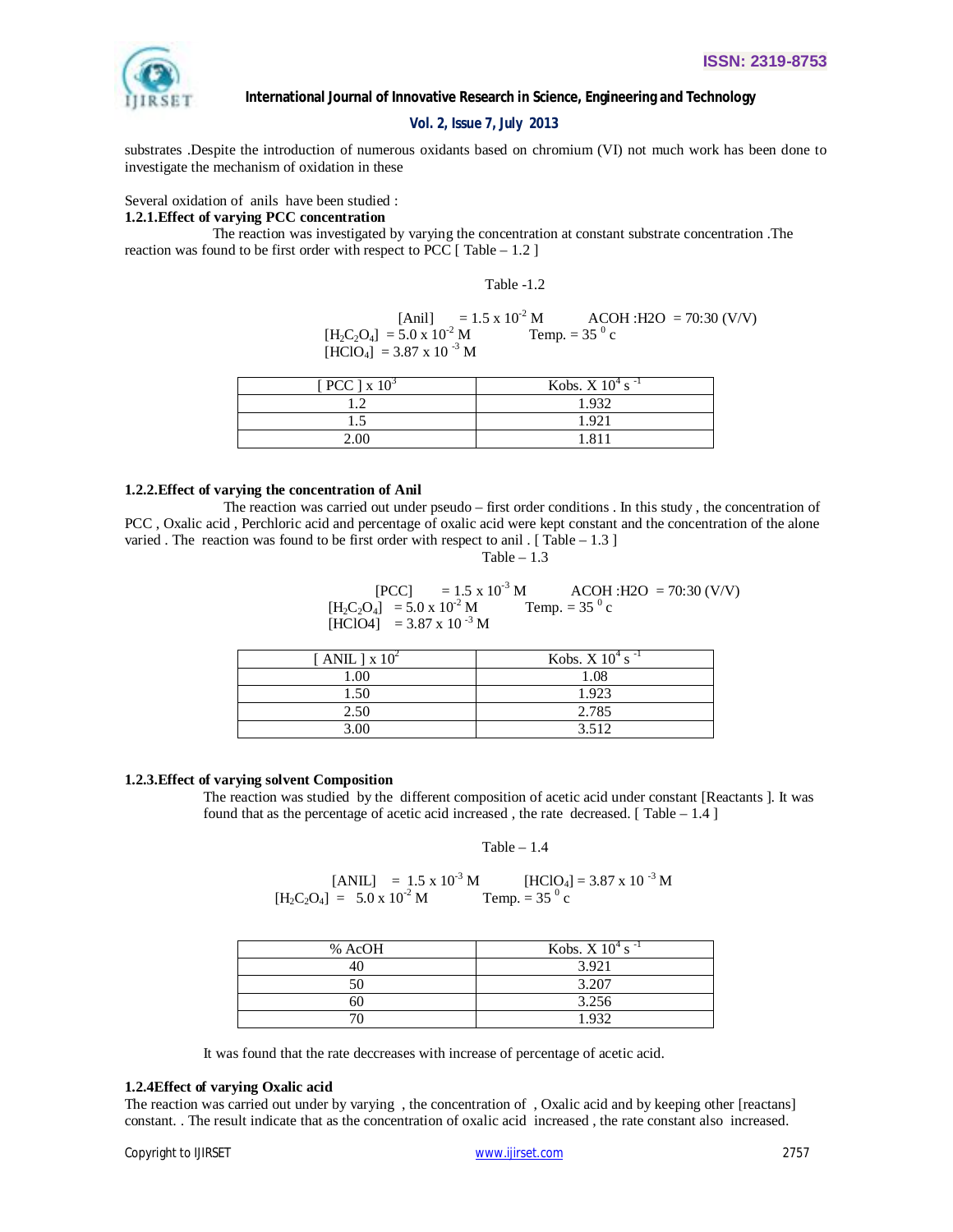## *Vol. 2, Issue 7, July 2013*

[ Table – 1.5 ]

# **Table – 1.5**

 $[ANIL] = 1.5 \times 10^{-2} M$   $ACOH : H2O = 70:30 (V/V)$  $[HCIO<sub>4</sub>] = 3.87 \times 10^{-3} M$ Temp. =  $35^\circ$  c

| $[H_2C_2O_4] \times 10^4$ | Kobs. X $10^4$ s <sup>-1</sup> |
|---------------------------|--------------------------------|
| 5.0                       | 1.932                          |
| 7.5                       | 2.872                          |
| 10.0                      | 3.871                          |
| 12.0                      | 5.965                          |

# **1.2.5.Effect of varying Perchloric acid**

The reaction was studied by varying , the concentration of perchloric acid and by keeping other [reactans] constant. . The result indicate that as the concentration of Perchloric acid increased , the rate constant also increased. [ Table –1.6 ]

|                                      | <b>Table -1.6</b>                                          |  |
|--------------------------------------|------------------------------------------------------------|--|
|                                      | [ANIL] = 1.5 x 10 <sup>-2</sup> M ACOH : H2O = 70:30 (V/V) |  |
| $[H_2C_2O_4] = 5.0 \times 10^{-2} M$ | Temp. = $35^{0}$ c                                         |  |
| [HClO <sub>4</sub> ] x $10^4$        | Kobs. X $10^4$ s <sup>-1</sup>                             |  |
| 3.90                                 | 1.932                                                      |  |
| 5.80                                 | 2.785                                                      |  |
| 7.70                                 | 2.952                                                      |  |
| 9.70                                 | 4.609                                                      |  |

## **1.2.6.Effect of varying Sodium Perchlorate**

To follow the Primary Salt effect , the reaction was studied with varying concentration of Sodium Perchlorate by keeping other [reactants] constant. It was found that as the concentration of Sodium Perchlorate increased , the rate constant also increased. This shows that the participation of ions which are similar in their sign or dipole –ion interaction in the rate determining step. [ Table 1.7 ]

|                                            | Table $-1.7$                                               |
|--------------------------------------------|------------------------------------------------------------|
|                                            | [ANIL] = 1.5 x 10 <sup>-2</sup> M ACOH : H2O = 70:30 (V/V) |
| $[H_2C_2O_4] = 5.0 \times 10^{-2} M$       | $[HCIO_4] = 3.87 \times 10^{-3} M$                         |
| $[PCC] = 1.2 \text{ X } 10^{-3} \text{ M}$ | Temp. = $35^{0}$ c                                         |

| [NaClO4 ] $X$ 10 <sup>3</sup> | K <sub>obs</sub> x 10 <sup>4</sup> S <sup>-1</sup> |
|-------------------------------|----------------------------------------------------|
| 0.00                          | 1.932                                              |
| 2.50                          | 3.548                                              |
| 5.00                          | 4.657                                              |
| 7.50                          | 5.086                                              |
| 10.00                         | 5.799                                              |

## Table 2.5

## **1.2.7.Effect of MnSO4**

The reaction rate decreases tremendously with the increase in the concentration of MnSO4 [ Table - 1.8 ] This may be due to the formation of Cr(VI) in the rate determining step.  $T<sub>2</sub>$  1.1.

[ANIL] = 
$$
1.5 \times 10^2 M
$$
  
\n[H<sub>2</sub>C<sub>2</sub>O<sub>4</sub>] =  $5.0 \times 10^{-2} M$   
\n[PCC] =  $1.2 \times 10^{-3} M$   
\n[PCC] =  $1.2 \times 10^{-3} M$   
\n $\frac{www.ijirset.com}{www.ijirset.com}$  [2758]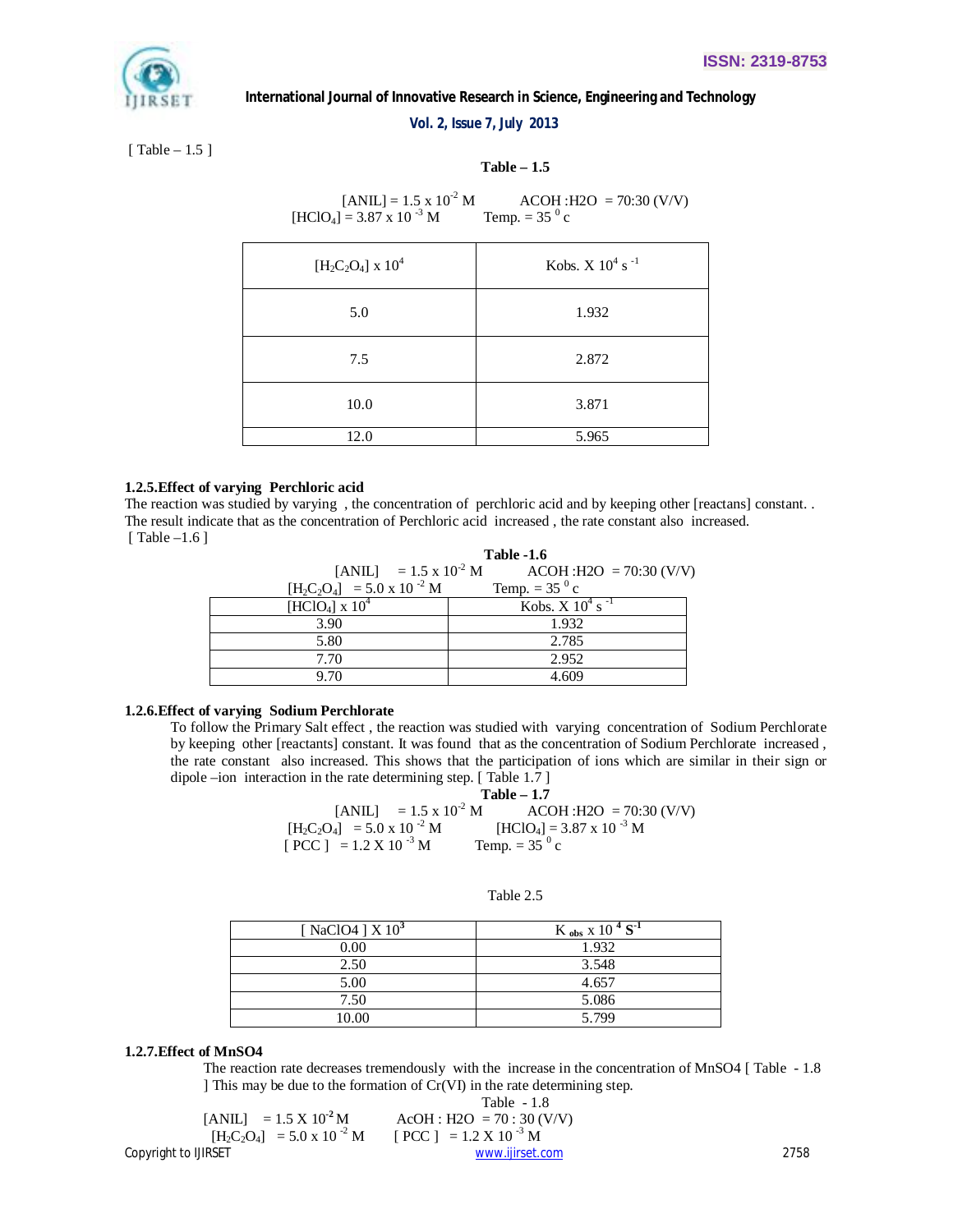

 *Vol. 2, Issue 7, July 2013*

 $[HClO4] = 3.87 \times 10^{-3}$  M Temp. = 35<sup>°</sup>C

| [ MnSO4 ] X 10 <sup>4</sup> | K <sub>obs</sub> x $10^4 S^{-1}$ |
|-----------------------------|----------------------------------|
| 0.00                        | 1.932                            |
| .00                         | 1.053                            |
| 2.00                        | 0.723                            |
| 3 OO                        | 0.575                            |

## **1.2.8 Effect of temperature**

The rate of oxidation of some *meta* and *para* substituted anils had been studied at four different temperatures viz.,  $35^0c$ ,  $40^0c$ ,  $45^0c$  and  $50^0c$ . It was observed, as we expected, that the rate increases very much with increase of temperature .

[ Table – 1.9 ]

#### Table  $-1.9$

[Substrate] =  $1.5 \times 10^{-2}$  M  $\qquad \qquad$  ACOH :H2O = 70:30 (V/V)<br>1 =  $1.0 \times 10^{-4}$  M  $\qquad \qquad$  [PCC 1 =  $1.2 \times 10^{-3}$  M  $[H_2C_2O_4] = 1.0 \times 10^{-4} M$  $[HClO_4] = 4.0 \times 10^{-3}$  M Temp. =  $35^{0}$  c

| S.No. | <b>Substituents</b> | Kobs. $X$ 10 <sup>4</sup> s <sup>-1</sup> |              |              |              |
|-------|---------------------|-------------------------------------------|--------------|--------------|--------------|
|       |                     |                                           | $40^{\circ}$ | $45^{\circ}$ | $50^{\circ}$ |
|       | н                   | 1.932                                     | 3.335        | 4.127        | 6.735        |
|       | $P - CH_3$          | 3.91                                      | 6.123        | 8.315        | 10.371       |
|       | $P - O CH3$         | 6.22                                      | 9.132        | 12.612       | 16.431       |
|       | p-Cl                | 1.023                                     | 2.425        | 3.671        | 4.923        |
|       | $m - Cl$            | 0.705                                     | 1.412        | 2.213        | 3.824        |

# **II.KINETICS OF CHLORAMINOMETRIC OXIDATION**

Coull and co –workers were thr first to investigate the kinetics and mechanism of decomposition of H2O2 by CAT in the presence of HCl.The reaction was found to be first orders each of [ H2O2] and [CAT [ , but inverse first order dependence on the concentration of RNH2.

Oxidation of kinetics of Alpha – hydroxyl acids<sup>1</sup> with CAT in alikaline medium in the presence of Os (VIII)as catalyst was found a follow first order each in [ CAT] AND Os (VIII ) and was independent of substrate concentrations . Os (VIII) catalysed oxidation of acetone and ethyl methyl ketone by CAT was reported<sup>3</sup>.

## **III.EXPERIMENTAL**

### **3.1.Preparation of Anils**

General method of preparation of Anils

$$
2.1. \qquad Ph
$$

 $\setminus$  C = N – C6H4 X

$$
H \quad \searrow
$$

Where  $X = H$ , p - CH3, p – OCH3, p – Cl. p – Br, P – COOH,

 $p - NO2$ ,  $m - CH3$ ,  $m - Cl$ ,  $m - NO2$ 

The anils were prepared 87a by refluxing equimolar quantities of benzaldehyde and aniline or substituted anilines in alcohol for about 2 to 3 hrs. The resulting solution was cooled and poured into the cold water . The precipitated anil was filtered , washed , dried and recrystallised from alcohol. The purity of anils were checked by determining their melting points ( Table 2.1).

## **3.2.Preparation of Chloramine – T (CAT)**

a) Preparation of Pure p- tolenesulphonamide

The procedure used was that of Vogel.<sup>79</sup> Ten grams of p- tolenesulphonylchloride and 20 g of ammonium carbonate were ground in a mortar to a fine powder. The mixture was heated in a an evaporating dish on a water bath for  $1 - 2$  hrs. and the mixture was stirred frequently with glass rod. After cooling the mixture was extracted with a little cold water to remove excess ammonium salts . The crude p- tolenesulphonylchloride was recrystallised from boiling water and dried at  $100<sup>0</sup>$  C. The pure product melted at  $138^0$  C.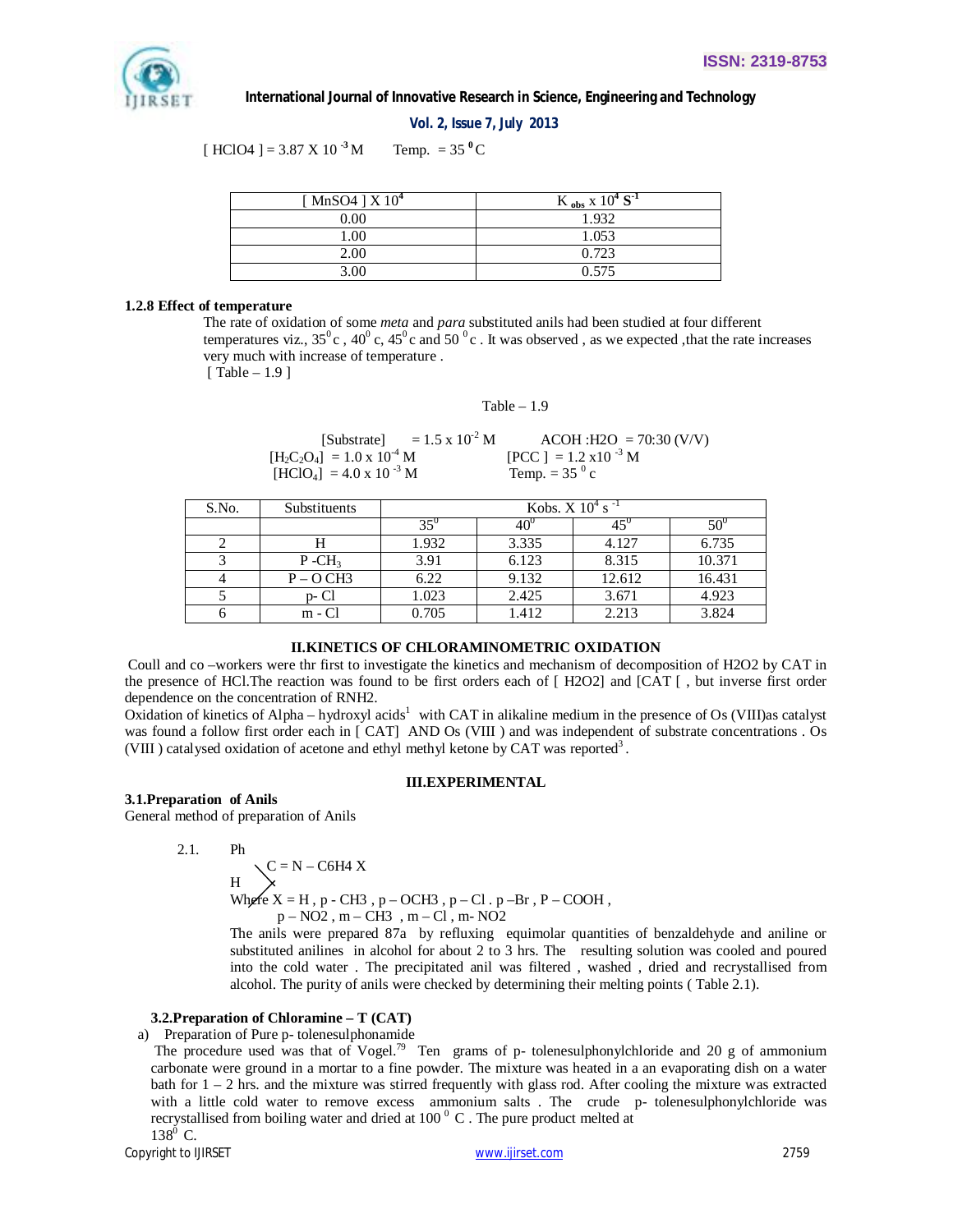

# *Vol. 2, Issue 7, July 2013*

## b) Preparation of Dichloramine – T ( DCT )

This was prepared by the method of Krausand crede . p- tolenesulphonamide was dissolved in ten parts of 1 : 10 caustic soda and diluted with twenty parts of water . Chlorine gas was then passed into the solution until a voluminous white precipitate of dichloramine – T was formed .This was collected on a Buckner funnel , thoroughly washed twice with 5 – 8 parts of water and finally with enough 10% alcohol to make a thin paste . The dilute alcohol washing was done very quickly and the substance was separated with air of a vacuum filter . It was then dried in a vacuum drier dichloramine  $-\overline{T}$  was obtained, and its melting point is 82 - 83<sup>0</sup> c.

## C ) Preparation of Chloramine – T (CAT)

Forty five ml of 10% sodium hydroxide solution was heated to a temperature of about  $80^{\circ}$  and to which added 6 g of dichloramine – T in small quantities , strring the mixture gently after each addition until a clear solution was obtained. When the addition was completed , the hot solution was filtered and then allowed to cool spontaneously . The crystals were filtered with suction , washed with little brine solution , and dried in a desiccators over anhydrous calcium chloride . It was recrystallised from water ; m.p.  $175 - 179$  °C.

## **3.3.Reagents**

Analar samples are sodium perchlorate ,Sulphuric acid , Perchloric acid , Sodium chloride , Osmium tetroxide were used. Ruthenium chloride was dissolved in water containing dil. HCl and the solution was standardized by the method of Houriuchi and Ichijo<sup>13</sup>

## **IV.KINETIC MEASUMENTS**

The reaction was carried out in 60 % aqueous acid (V/V) . Following solutions of desired concentrations were prepared .

- 1. Anil in Acetic acid
- 2. Chloramine T in water
- 3. Sodium perchlorate in water
- 4. Sodium Chloride in water
- 5. Ruthenium chloride in water containing dilHCl
- 6. Osmium tetroxide in dil.Sodium hydroxide .

 The solutions were thrmostated at least for one hour before the run. The kinetics was carried out by mixing the substrate and oxidant in a appropriate solvent mixture. The reaction was carried out under pseudo first order conditions , taking always the substrate in excess.

The progress of the reaction was monitored by withdrawing aliquots from the reaction mixture at regular intervals of time and estimating the unreacted CAT by iodometric method.

### **Product analysis**

Under kinetic conditions, the reactants ratio anil: CAT  $(1:10)$  were mixed and allowed to react for about 2 days. The product was extracted with chloroform . the solvent was removed at reduced pressure after drying over anhydrous Na2SO4. The products were separated , after identifying by TLC , into individual components by Column Chromatography . Benzaldehyde was confirmed by its semicarbazone (m.p.221<sup>0</sup>c), lit. 222<sup>0</sup>c) and 2,4 – DNP (m.p.236 $^0$ c, lit. 239 $^0$ c) derivatives.

 Nitrobenzene was identified by recording IR spectrum and exhibits three bands at 1626 , 1500 , and 1019 cm<sup>-1</sup> attributed to stretching frequency of C-N. One sharp band at  $1452 \text{ cm}^{-1}$  due to stretching vibratin of N-O and band at 530 cm<sup>-1</sup> due to ring deformation and CNO bending vibration.

## **V.STOICHIOMETRY**

The stoichiometry of the reaction was determined by studying the reaction under the conditions of  $CAT \gg$ anil and it was found to be 1:1

## **VI.RESULTS AND DISCUSSINS**

## **6.1.Effect of varying Os ( VIII )**

**T**he reaction was carried out by varying the concentration of Os (VIII) and by keeping othe [ reactants ] constant. The results indicate that as the concentration of Os ( VIII) increased , the rate constant also increased . the plot of log Os (VIII ) Vsa log kobs. Gave a straight line of slope 0.29 [ Table 5.4. Fig.2]

|                                                  | Table $-5.4$                    |  |
|--------------------------------------------------|---------------------------------|--|
| $= 1.0 \times 10^{-3}$ M<br><b>TCATL</b>         | [Anil] = $1.0 \times 10^{-2}$ M |  |
| $\text{[Ru(III)]} = 1.0 \times 10^{-5} \text{M}$ | $ACOH$ : H2O = 60 : 40 ( V/V)   |  |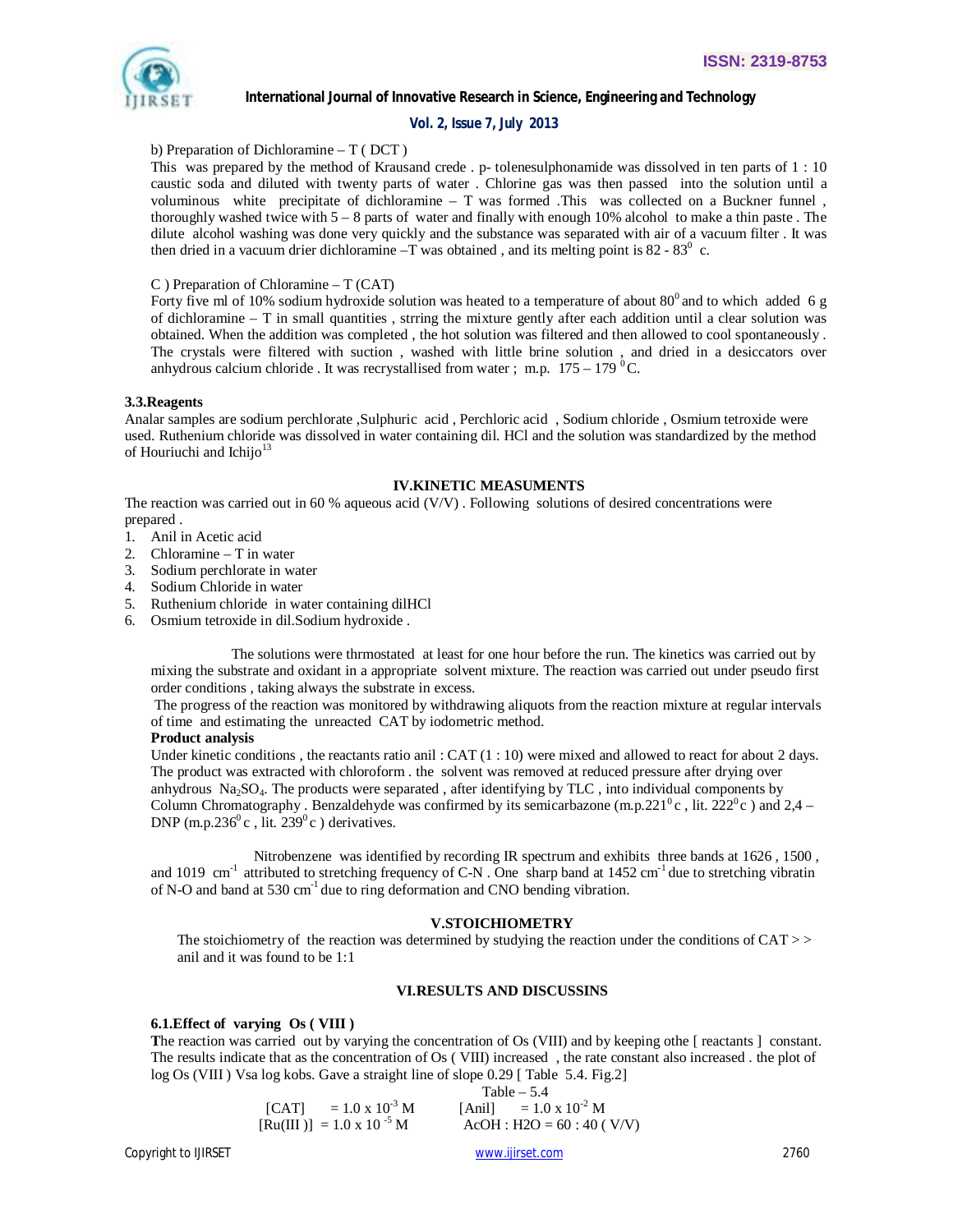

## **6.2.Effect of varying Ru(III) concentration**

The reaction was followed with varying concentration of Ruthenium trichloride and by keeping other [reactants] constant. It was found that as the concentration of Ruthenium trichloride increased , the rate constant also increased . The plot of log [ Ru(III)] against logKobs. gave a straight line of slope of 0.34 ( Table 5.5 ; Fig. 5 )

|                                 | Table $-5.5$                                  |
|---------------------------------|-----------------------------------------------|
| [CAT] = $1.0 \times 10^{-3}$ M  | [Anil] = $1.0 \times 10^{-2}$ M               |
| $[OsO4] = 1.0 \times 10^{-5}$ M | $AcOH$ : H2O = 60 : 40 (V/V)                  |
|                                 | Temp. $= 40^{0}$ c                            |
| [Ru(III)] x $10^5$ M            | $K_{obs}$ , X 10 <sup>4</sup> s <sup>-1</sup> |
| 0.5                             | 2.516                                         |
| 1.0                             | 2.997                                         |
| 1.5                             | 3.495                                         |
| 20                              | 3.753                                         |



**REFERENCES** 1.S.P.Mushram , M.G.Agarwal and B.Prasad , J. Chem. Soc. Sect.B 1971 , 1712